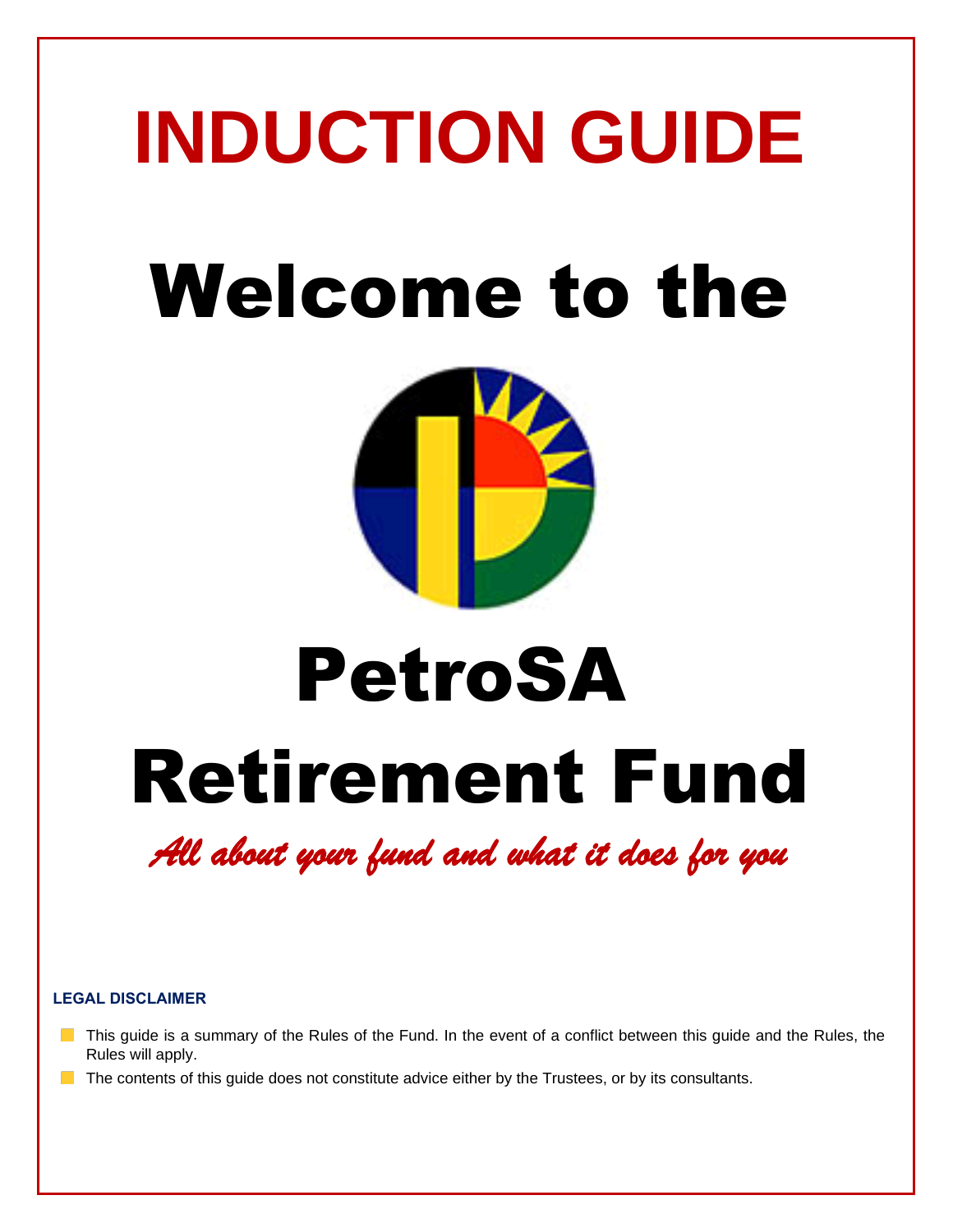# **YOUR FUND – YOUR DECISIONS**

#### **Welcome to the PetroSA Retirement Fund!**

Right at the outset, you have some decisions to make, which will ultimately determine the level of your benefits from the Fund. You will need to decide on the following:

- Whether any amounts from other Funds should be **transferred** to the Fund
- $\mathcal{C}^{\mathcal{A}}$ How much you want the Employer to **contribute** on your behalf to the Fund (if you do not make a decision, this will be set at 15.0% of your pensionable salary)
- $\mathcal{L}_{\mathcal{A}}$ How you want the contributions to be invested (if you do not make a decision you will be invested in the lifestage model)

These are detailed further below.

In addition, you must complete **the nomination of beneficiary form** which will be used in the payment of death benefits.

#### Your benefit in the Fund is called a **MEMBER INDIVIDUAL ACCOUNT.**

#### **YOUR MEMBER INDIVIDUAL ACCOUNT = YOUR TRANSFERS IN + YOUR CONTRIBUTIONS + YOUR INVESTMENT RETURNS less benefits paid out (divorce orders etc) less switching costs**

- **TRANSFERS IN** You can transfer your retirement savings from other approved Funds into the PetroSA fund. Should you wish to do this you can contact the Human Capital department (Reinhard Buhr in Cape Town [reinhard.buhr@petrosa.co.za](mailto:reinhard.buhr@petrosa.co.za) or 021 929 3133 or Dorothy Cedras in Mossel Bay [dorothy.cedras@petrosa.co.za](mailto:dorothy.cedras@petrosa.co.za) or 044 601 2540)
- **CONTRIBUTIONS** You need to decide how much you want to contribute to the Fund (as a percentage of your pensionable salary (which is typically 80% of your total guaranteed package)) from the categories as highlighted in the table below.

| Contribution rate               |                     | <b>Comment</b>                                                                                                                                                                                                                                                 |
|---------------------------------|---------------------|----------------------------------------------------------------------------------------------------------------------------------------------------------------------------------------------------------------------------------------------------------------|
| $7.5\%$ ;<br>12.5%              | $10\%$              | WARNING: Consistent choice of these three categories will result in<br>inadequate retirement savings. If you are contributing at this level, you will<br>need to catch up and contribute more later to be able to save enough for a<br>comfortable retirement. |
| 15.0%                           |                     | Default - if you do not make a choice                                                                                                                                                                                                                          |
| $17.5\%$ ;<br>$22.5\%$<br>27.5% | $20\%$ :<br>$25%$ : | As a general rule of thumb, a 15% contribution over 35 years of service will<br>provide a reasonable retirement benefit. If you have contributed less than<br>this in the past, you will need to contribute at a higher rate in future                         |

You can change the contribution every year on the salary review date (August); or any other date as determined by the EMPLOYER.

 $\blacksquare$  The contributions are tax deductible (subject to certain limits)

Go to the retirement fund calculator on the **Alexander Forbes online facility** (www.alexanderforbes.co.za) to check the impact that your contribution rate choice has on your expected retirement benefit.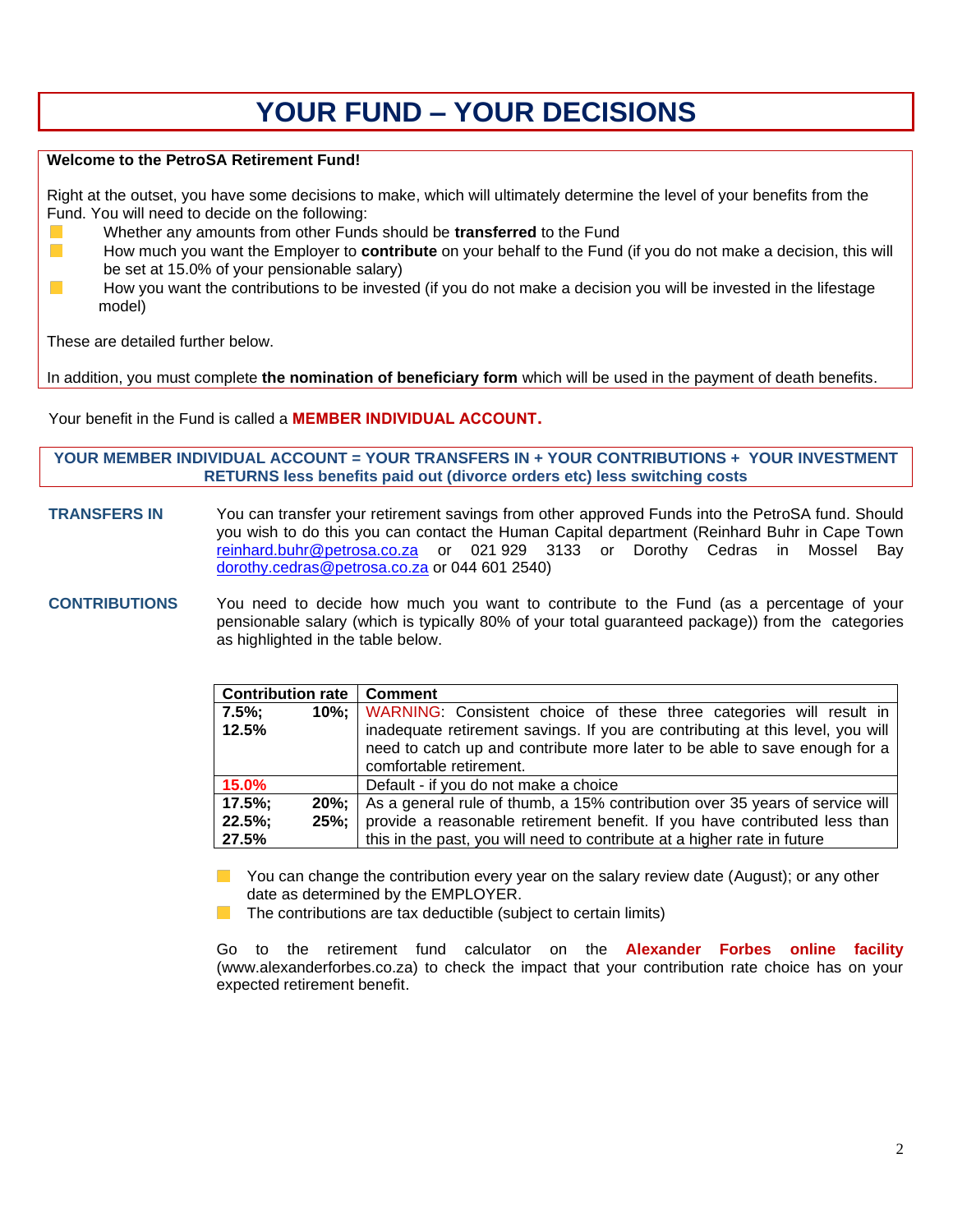**INVESTMENTS** The Fund offers you **MEMBER INVESTMENT CHOICE.** You need to decide which portfolios you want the contributions to be invested in from a range of portfolios (combinations are also permitted) as highlighted in the table below.

| Portfolio name                           | <b>Target return and comment</b>                                                                                                                                                                                                                                                                                                   | Asset allocation (as at 30 June 2021)                                                                                                                                                                                                                                                                                                                            |
|------------------------------------------|------------------------------------------------------------------------------------------------------------------------------------------------------------------------------------------------------------------------------------------------------------------------------------------------------------------------------------|------------------------------------------------------------------------------------------------------------------------------------------------------------------------------------------------------------------------------------------------------------------------------------------------------------------------------------------------------------------|
| <b>Market Linked</b><br><b>Portfolio</b> | Target return CPI + 5% per annum<br>over a rolling 7 year period<br>Highest potential return; highest<br>volatility; highest chance of negative<br>returns over short periods<br>Most appropriate for long term<br>investing (>10 years)                                                                                           | Strategic asset allocation determined by the Board.<br>46% SA equities (managed equally by Allan Gray,<br>Coronation and Abax)<br>24% SA bonds (managed by Ninety One (37.5%),<br>Coronation (37.5%) and Futuregrowth (25%))<br>30% offshore (various managers across bonds (15%);<br>equity (67.5%); listed infrastructure (7.5%) and listed<br>property (10%)) |
| <b>Stable Portfolio</b>                  | Target return of CPI + 3% per annum<br>over a rolling 3 year period<br>Lower volatility than the Market<br>Linked portfolio                                                                                                                                                                                                        | Actual asset allocation determined by the managers.<br>19.2% SA equity + 1.8% SA property<br>40.5% SA bonds + 6.5% SA cash<br>29.3% offshore + 2.7% other (commodities and hedge<br>funds)<br>(managed by Allan Gray (33.3%), Coronation (33.3%) and<br>Ninety One (33.3%)                                                                                       |
| <b>Money Market</b><br><b>Portfolio</b>  | Target Return of CPI + 1% per<br>annum<br>Least appropriate for long term<br>investing<br>Most chance of capital preservation                                                                                                                                                                                                      | 100% SA cash and money market instruments (managed<br>by Ninety One)                                                                                                                                                                                                                                                                                             |
| <b>Shari'ah Portfolio</b>                | Target returns of CPI + 4% per<br>annum over a rolling 5 year period<br>Adheres to Shari'ah principles of the<br>ban of interest and the ban on<br>investment in certain sectors - eg<br>conventional financial, alcohol and<br>tobacco; non-halaal food production;<br>some entertainment (eg casinos) and<br>arms manufacturing. | Strategic asset allocation determined by the manager<br>37.8% SA equities + 4.5% commodities +<br>31.6% SA cash +<br>22.6% offshore equities + 3.6% offshore sukuk<br>(managed by 27Four Investment Managers)                                                                                                                                                    |

You can change the investment choice at any time (costs of switching are shown on page 7).

If you do not make this choice or want the Trustees to choose the investment portfolio for you, your contributions will be invested according to the **LIFE STAGE MODEL** (which is the default). The Life Stage Model transitions you from the most aggressive portfolio (the Market Linked) to the least aggressive portfolio (the Money Market) in the 10 years prior to etirement as follows. If you like this model, you can also choose to be invested in it by selecting this option.

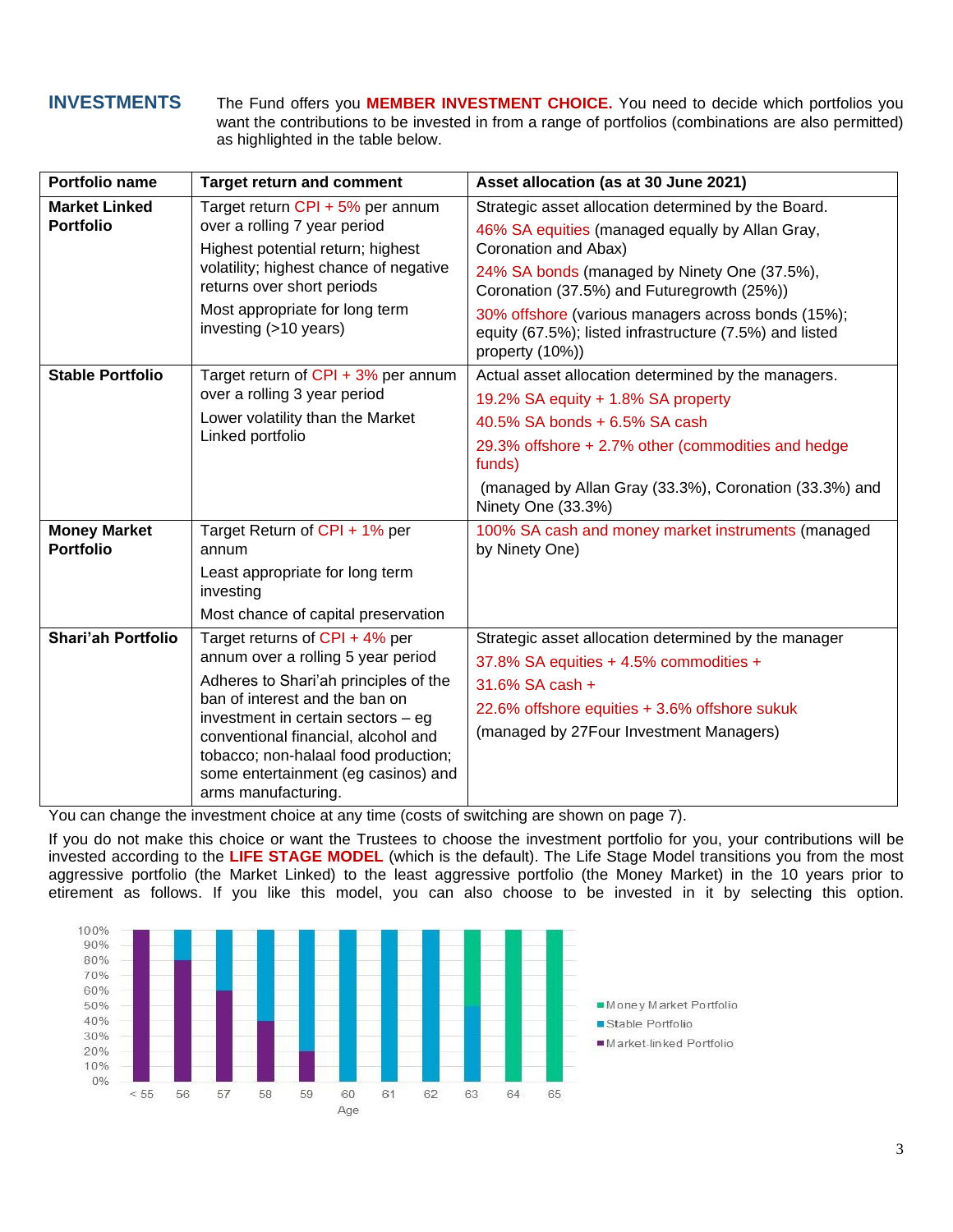# **YOUR FUND BENEFITS**

The Fund will pay benefits on the following events:

| <b>RESIGNATION, RETRENCHMENT and DISMISSAL BENEFITS</b> |                                                                                                                                                                                                                                                                                                                |  |  |
|---------------------------------------------------------|----------------------------------------------------------------------------------------------------------------------------------------------------------------------------------------------------------------------------------------------------------------------------------------------------------------|--|--|
| When?                                                   | When you leave employment, are retrenched or dismissed                                                                                                                                                                                                                                                         |  |  |
| What?                                                   | Your member individual account                                                                                                                                                                                                                                                                                 |  |  |
| How?                                                    | You can leave the full benefit in the Fund (become a deferred member) and transfer it, take cash or retire<br>from the Fund later (Once you reach normal retirement age as a deferred member, there are restrictions on<br>transfers and the ability to take cash falls away, in line with tax legislation) OR |  |  |
|                                                         | You can transfer the full benefit to another Fund OR                                                                                                                                                                                                                                                           |  |  |
|                                                         | You can take the full benefit in cash as a lump sum (though this will be subject to tax, will materially affect<br>the ability for you to reach a financially comfortable retirement and is in general not advised) OR                                                                                         |  |  |
|                                                         | You can choose a <b>combination of cash and transfer</b>                                                                                                                                                                                                                                                       |  |  |
|                                                         | Further and more detailed information will be provided to you on exit.                                                                                                                                                                                                                                         |  |  |
|                                                         | * Place note that though the benefit paid from the fund on recignation and retrepolyment is the same this                                                                                                                                                                                                      |  |  |

Please note that though the benefit paid from the fund on resignation and retrenchment is the same, this benefit is taxed differently

| <b>DEATH BENEFITS</b> |                                                                                                                                                              |  |
|-----------------------|--------------------------------------------------------------------------------------------------------------------------------------------------------------|--|
| When?                 | When you die while being a member of the Fund (active member or deferred member or pensioner)                                                                |  |
| What?                 | Your member individual account                                                                                                                               |  |
| How?                  | The Trustees will allocate your death benefits in line with Section 37 C of the Pension Funds Act (but may<br>be guided by your beneficiary nomination form) |  |

#### **RETIREMENT BENEFITS**

**When you retire from service, you can choose to remain a deferred pensioner in the Fund** In this case you stay invested in the Fund **until you choose** to retire from the Fund. Alternatively you can transfer the benefit to a retirement annuity fund or a preservation fund prior to retirement from the Fund. (Should you die prior to exiting the Fund, your benefit will be allocated in terms of Section 37 C of the Pension Funds Act). **OR you can choose to immediately retire from the Fund. The retirement benefit payable when you choose to retire from the Fund is as follows: When?** When you choose to retire from the Fund (which can be after retirement from employment) Normal retirement age is 65 years (unless you have different conditions of service) Early retirement is permitted from the age of 55. **What?** Your member individual account **How?** You can use the **full benefit to buy a pension** from an insurer and / or from the Fund (the pension payments will be subject to tax) OR You can take **a maximum of your full vested benefit plus one third of the non-vested benefit in cash** as a lump sum (though this will be subject to tax) and **use the rest to buy a pension** from an insurer and / or the Fund (the pension payments will be subject to tax) **Vested benefit:** Any amount in any provident fund of which you were a member as at 1 March 2021 (including the PetroSA Fund) which is ultimately transferred into the PetroSA Fund (even if it is first transferred somewhere else), plus returns thereon. Plus, if you were over 55 and a member of the PetroSA Fund on 1 March 2021, the contributions to the PetroSA Fund after 1 March 2021, plus fund returns

thereon. This amount may be taken in cash on retirement.

**Non-vested benefit:** Any amount contributed to any fund after 1 March 2021 plus returns thereon, which is ultimately transferred to the PetroSA Fund, and all contributions to the PetroSA Fund after 1 March 2021 (except for those who were over 55 and members of the PetroSA Fund as at 1 March 2021 in which case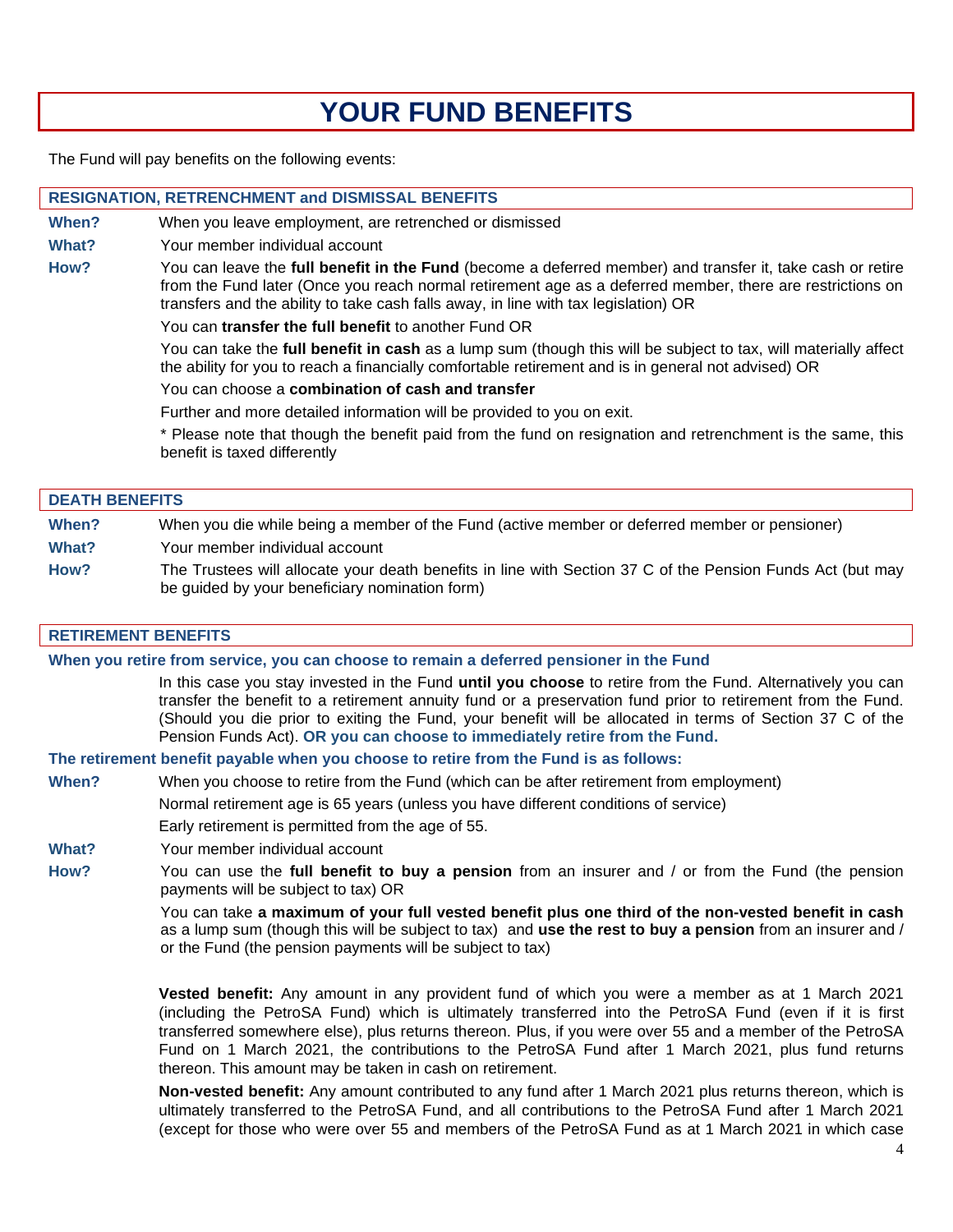these are vested benefits). If this amount is lower than R247,500 at retirement, it may be taken in cash. If not, a maximum of one-third may be taken in cash and the remainder must be used to purchase a pension.

The Fund will provide you with quotations for a **life annuity** (pension purchased from an insurer which is guaranteed to be paid until your death). The Fund also offers a **living annuity**, which functions like a bank account where you decide where the money is invested (within certain limits); and how much pension you take (within certain limits). You of course also have the option to choose any other permissable annuity of your choosing. Further and more detailed information will be provided to you on retirement.

#### **ADDITIONAL BENEFITS NOT PROVIDED BY THE FUND**

The following benefits are not provided by the Fund, but rather by the employer. For the sake of completeness we have listed them in this guide. For more details please go to [www.petrosaretirementfund.co.za.](http://www.petrosaretirementfund.co.za/)

- **Funeral benefits**
- **Benefits should you be regarded as disabled**
- **Spouses cover**
- **Personal accident benefits**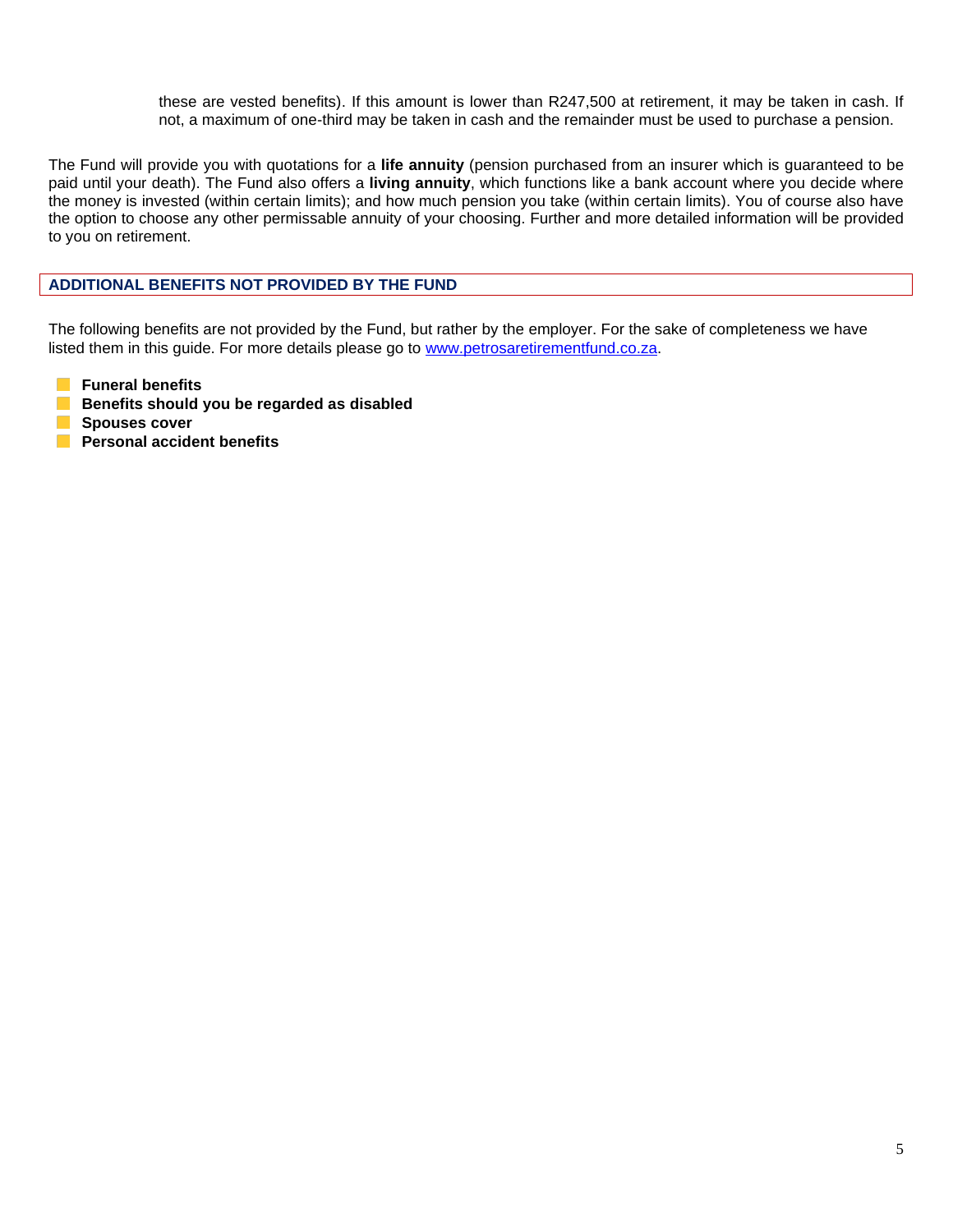### **ABOUT THE PETROSA RETIREMENT FUND**

- **Exablished on 1 February 1996.**
- Membership of the Fund is compulsory for all employees

#### **MISSION AND VALUES**

- $\blacksquare$  Honesty the Fund will always act towards its members in a transparent and honest manner
- **E** Empowerment the Fund has a focus on providing members with education which aims to empower members to understand their benefits and make the right decisions
- Innovation the Fund aims to be at the forefront of developments in the retirement fund industry

#### **GOVERNANCE**

The Fund is separate from the Employer and is managed by the Board of Trustees.

The Board of Trustees =

- $\blacksquare$  4 individuals elected by members of the Fund + 4 individuals appointed by the Employer
- $\blacksquare$  Term of 3 years
- Meets 4 times a year
- **Responsibilities are to run the Fund in the best interest of the members and manage the Fund in terms of the Rules** and applicable laws

The Rules of the Fund can be obtained from the Principal Officer on request – details below

#### **COMMUNICATION**

More information is provided via the following:

- **Fund Website for all Fund information: [www.petrosaretirementfund.co.za](http://www.petrosaretirementfund.co.za/)**
- Newsletters will be issued quarterly
- **Presentations and workshops are held regularly. Please attend these to learn more!**
- **Benefit statements showing your benefits will be issued annually towards the end of March**
- **Projection statements showing the expected pension that your retirement savings are likely to provide will be issued** annually with your benefit statements towards the end of March
- Alexander Forbes Online facility where you can check your own information on a real time basis and access various tools and calculators: www.alexanderforbes.co.za
- **Fund Rules can be obtained from the principal officer (details below) or from the Fund website.**

#### **QUESTIONS OR QUERIES- PLEASE CONTACT:**

| The Principal Officer: | <b>Reinhard Buhr</b>                             |
|------------------------|--------------------------------------------------|
| Address:               | 151 Frans Conradie Drive, Parow, 7500, Cape Town |
| Telephone:             | $(021)$ 929 3133                                 |
| E-Mail:                | reinhard.buhr@petrosa.co.za                      |
|                        |                                                  |

#### **CHANGE IN ADDRESS OR PERSONAL DETAILS**

Please notify the Human Capital department in writing.

| Cape Town (and Tzaneen, Bloemfontein and SFF): | Mossel Bay (and offshore and Voorbaai): |
|------------------------------------------------|-----------------------------------------|
| <b>Reinhard Buhr</b>                           | Dorothy Cedras                          |
| (021) 929 3133                                 | $(044)$ 601 2540                        |
| reinhard.buhr@petrosa.co.za                    | dorothy.cedras@petrosa.co.za            |